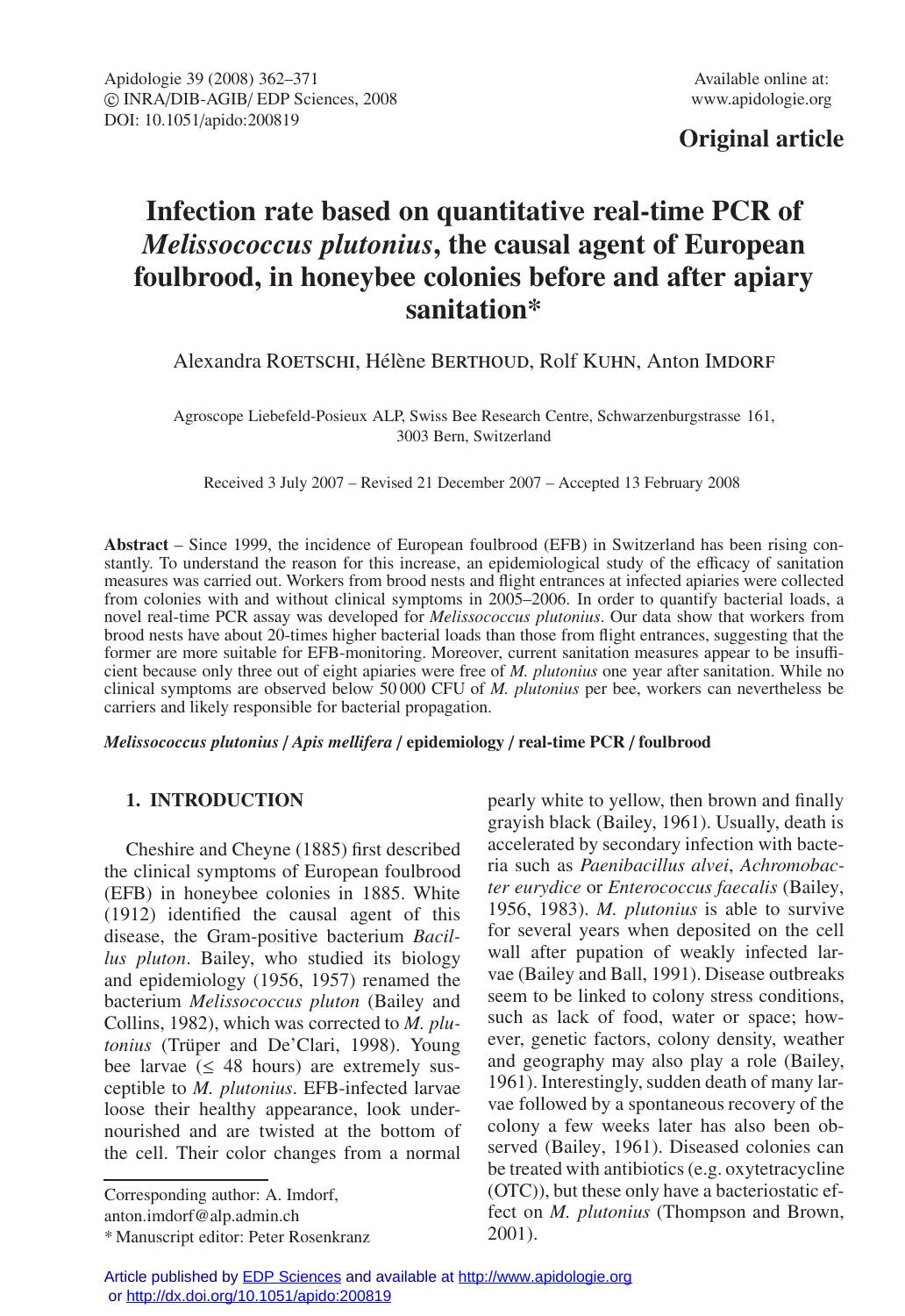

**Figure 1.** EFB cases in Switzerland over the last 70 years. After increased emergence of the disease in the 1950s and 1960s, the number of cases was less than or equal to 50 newly infected apiaries per year. From 1999 onwards, the number of infected apiaries has constantly risen each year, reaching 300 cases in 2006.

In Switzerland, EFB is endemic and restricted to certain areas (Forsgren et al., 2005; Belloy et al., 2007). Under Swiss law, EFB is a notifiable disease and subject to strict sanitation measures which state that infected colonies and weak colonies without clinical symptoms on an infected apiary must be destroyed. In the case of a strong colony with few clinical symptoms, the shook swarm method may be applied (Tierseuchenverordnung (TSV), RS 916.401, 27.06.1995, Art. 273/274; Zentrum für Bienenforschung, 2003). In the sixties, EFB was often treated with antibiotics, but this did not prevent an increase in the disease incidence from 0.1% to about 0.6%. Some years later, the use of antibiotics was prohibited and the incidence decreased to 0.3% or lower ( $\leq$  50 infected apiaries per year). This situation continued until 1999; from then on, the amount of registered cases has continually risen in distinct regions of Switzerland, reaching 300 infected apiaries in 2006 (Fig. 1). Thus, the national incidence increased to 1.5%. The reasons for this increase in EFB are not well understood.

The presence of *M. plutonius* in bee colonies has been investigated and reported previously. Forsgren et al. (2005) detected *M. plutonius* in larvae and pupae without clinical symptoms. Belloy et al. (2007) demonstrated that workers act as carriers of EFB, not only among the colony, but also between colonies and apiaries. They also showed that *M. pluto-* *nius* is present in workers from colonies without clinical symptoms. Therefore, the workers seem to be better suited for epidemiological studies of EFB than brood, which is in agreement with results reported for American foulbrood (Lindström and Fries, 2005). Both EFB studies (Forsgren et al., 2005; Belloy et al., 2007) were performed with the hemi-nested PCR method developed by Djordjevic et al. (1998). The major drawback of this method is that results are strictly qualitative, not quantitative. In the present study, we developed a real-time PCR assay that enabled the quantification of *M. plutonius* in bee samples. Based on the quantitative PCR approach, an epidemiological study was conducted in order to evaluate the efficacy of the Swiss sanitation procedure for EFB.

#### **2. MATERIALS AND METHODS**

#### **2.1. Bacterial strains**

*Melissococcus plutonius* type strain ATCC 35311 was grown anaerobically (GENbox, bioMérieux, France) at 35 ◦C on EFB-agar or in EFB broth (Bailey, 1957). The media were amended prior to use with 3 μg/mL of nalidixic acid (Hornitzky and Smith, 1998). *Enterococcus faecalis* strains FAM 1793, 14032, 14034 and 15541 from the collection at our institute were grown aerobically at 37 ◦C in M17 Broth (Terzaghi and Sandine, 1975) amended with 5 g/L of glucose.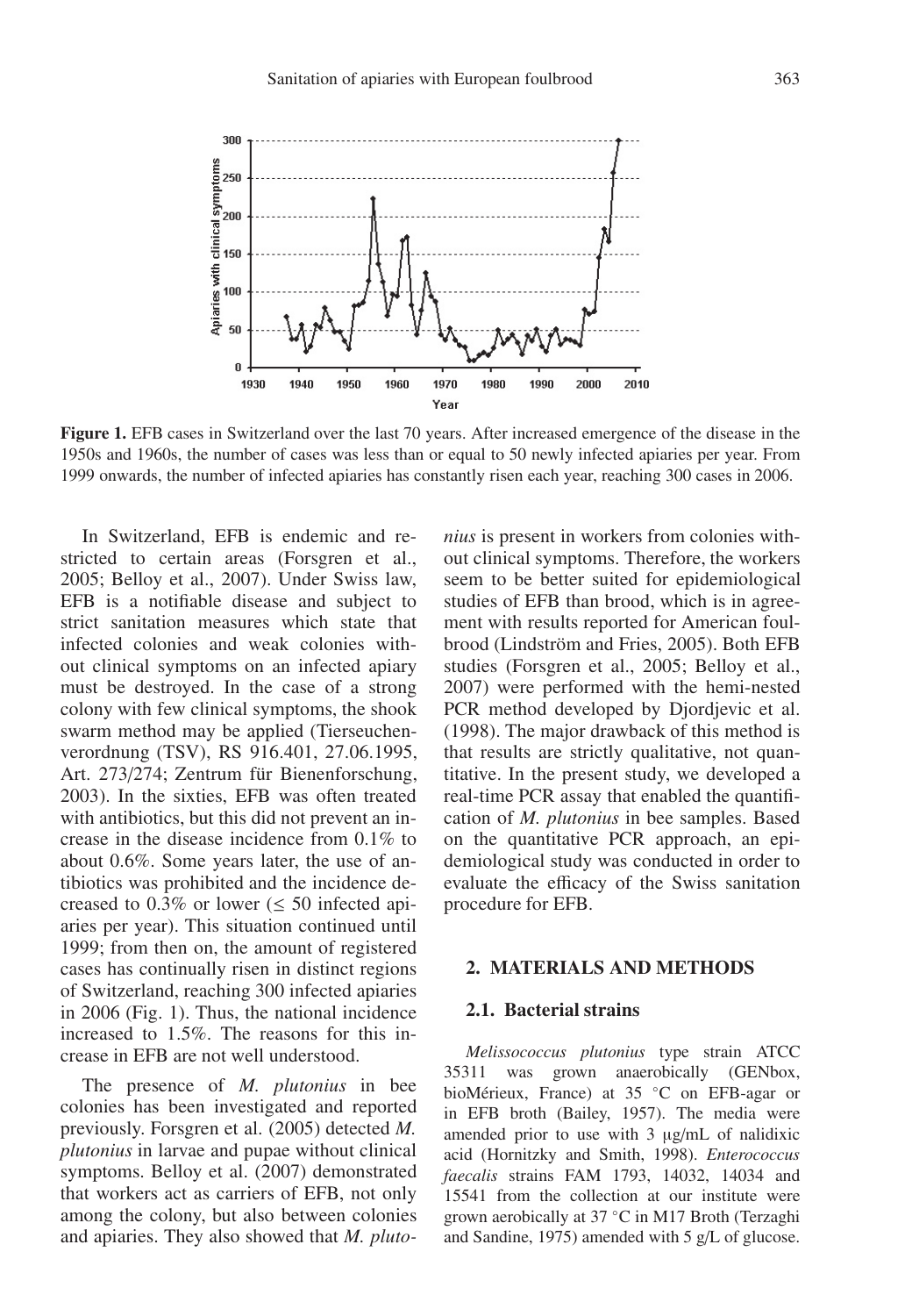## **2.2. DNA extraction from bacterial liquid cultures**

After incubation (four days for *M. plutonius* and one day for *E. faecalis*), bacterial pellets were collected by centrifugation of the liquid cultures  $(11 000 g, 5 min)$ . The bacterial genomic DNA was extracted with the Qiagen DNeasy® Tissue Kit (Qiagen, Germany). DNA concentrations were measured with a NanoDrop® ND-1000 UV-Vis Spectrophotometer (NanoDrop, USA).

## **2.3. Sequencing of the** *sodA* **gene of** *M. plutonius*

A 480-bp amplification product of the single copy *sodA* gene, which encodes the manganesedependent superoxide dismutase in *Enterococcus* sp. strains, was obtained as described by Poyart et al. (2000). PCR products were purified using the QIAquick® PCR Purification Kit (Qiagen, Germany) and both strands were sequenced. The sequencing reactions were performed with the ABI-PRISM Big Dye® Terminator v1.1 Sequencing Kit (Applied Biosystems, USA) and the sequences were read with a ABI-PRISM 310 Genetic Analyzer.

## **2.4. Primers and probe design for** *M. plutonius*

A 79-bp fragment with the primers MelissoF (5'- CAG CTA GTC GGT TTG GTT CC-3'), MelissoR (5'-TTG GCT GTA GAT AGA ATT GAC AAT-3') and Taqman® MGB (minor groove binding) probe (6'FAM-CTT GGT TGG TCG TTG AC-MBGNFQ-3') was designed based upon the sequenced *sodA* gene (Fig. 2) by using the Primer Express®software (version 2.0, Applied Biosystems, USA). The primers were purchased from Eurogentec (Belgium) and the Taqman® MGB probe was acquired from Applied Biosystems (USA).

#### **2.5. Real-time PCR conditions**

The qPCR MasterMix No Rox (Eurogentec, Belgium) was used for all measurements. The real-time PCR was carried out in a final reaction volume of 12 μL containing 0.3 μM of each primer, 0.1 μM

probe,  $2 \times$  reaction buffer and  $2 \mu L$  of DNA. Amplifications were run in a Rotor-Gene<sup>TM</sup> RG3000A (Corbett Life Science, Australia) using the following program: 2 min at 50 ◦C, 10 min at 95 ◦C, and 40 cycles of 15 s at 95 °C and 1 min at 60 °C. Realtime data were analyzed using Rotor-Gene<sup>TM</sup> software version 6.0 (Corbett Life Science, Australia). Each sample was measured in duplicate and nontemplate controls tested negative in all PCR runs.

#### **2.6. Sampling and sanitation procedure**

Sampling was performed at a total of 114 colonies at 11 apiaries. Worker bees were sampled from brood nests  $(BN, n = 251)$  and flight entrances  $(FE, n = 183)$  at four different time intervals. Out of these 434 samples, 127 were taken from colonies showing clinical symptoms and 307 were sampled from colonies showing no clinical symptoms. The first collection of samples was performed just before the sanitation procedures in May and June, 2005 (n = 168, BN = 83, FE = 85). The sanitation protocol requires burning of every colony showing clinical symptoms and weak colonies of the infected apiary. The remaining stocks of combs are recycled (i.e., heated at 120 ◦C during 30 min). Hives and beekeeping materials are disinfected (e.g., with 5% sodium carbonate or 4% sodium hydroxide). The second sampling was performed one month later  $(n = 104, BN = 52, FE = 52)$ , the third collection of samples occurred in October, 2005, just before the wintering period ( $n = 64$ , only BN), and the last sampling was done in May, 2006 ( $n = 98$ , BN = 52,  $FE = 46$ ). During each sampling, about 100 workers were collected in the brood nest and at the flight entrance. All samples were stored at –20 ◦C until further use.

## **2.7. Estimation of clinical symptoms of EFB**

Based on a visual evaluation of the brood combs, the following evaluation scale was introduced to quantify the clinical symptoms: (0) no visible symptoms, (1) less than 10 larvae with visible symptoms, (2) 10 to 50 larvae with visible symptoms and (3) more than 50 larvae with visible symptoms. The evaluation was applied to the most infected comb side of the colony with the highest number of larvae showing visible symptoms.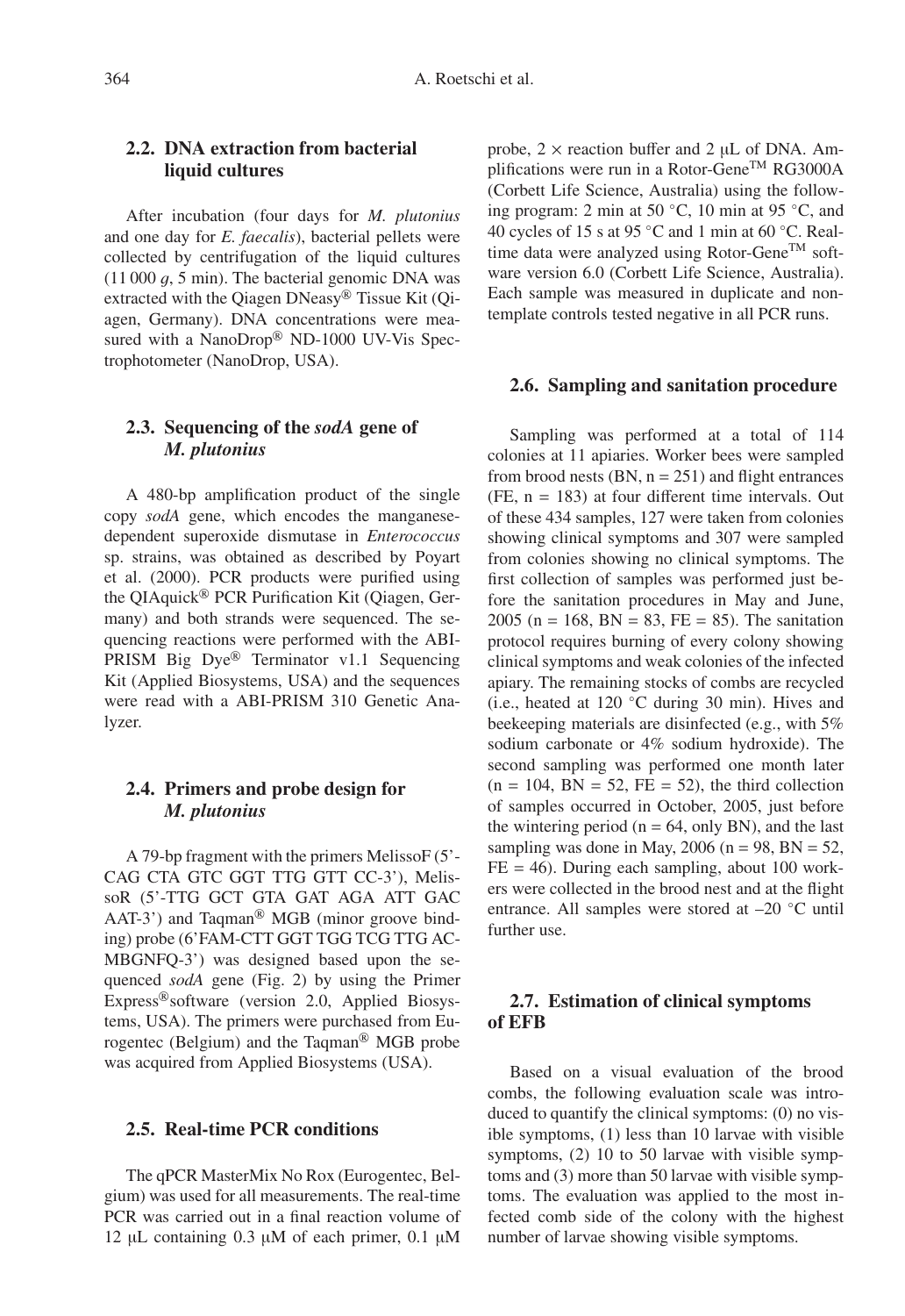```
E. faecalis ATCC 19433
                         - PACAPP CACP COA A ACA APCCA CPP ACACCAP CAPA A ACACCAC
M. plutonius ATCC 35311
                          TTATATTGATACTGAAACAATGCATTTGCACCATGATAAACATCAT
                          *** *****
                                      *********** ** ************* **
E. faecalis ATCC 19433 AACACTTATGTGACTAACTTAAACGCAGCGATTGAAAAACATCCAG
M. plutonius ATCC 35311
                         AATACTTATGTAACTAAATTGAATGAAGCAATTGAAAAACATCCTG
                          E. faecalis ATCC 19433
                         \Delta בהתי אהבה הבה התוכנית המשפח המשפח המשפח המשפח המשפח המשפח המשפח המשפח המשפח המשפח המשפח המשפח המשפח המשפח המשפח המשפח המשפח המשפח המשפח המשפח המשפח המשפח המשפח המשפח המשפח המשפח המשפח המשפח המשפח המשפח המשפח המשפח ה
M. plutonius ATCC 35311 AACTTGGAAATCAATCTGTTGAGGAATTAATTACAAATATGAATGC
                          E. faecalis ATCC 19433
                          TATT CCT GAAGATATCCGT ACAGCCGT TCGTAACAAT GGTGGCGGT
M. plutonius ATCC 35311
                          GATT CCCGAAGATATT CGT TTAGCTGT TCGCAAT AAT GGTGGGGGG
                           E. faecalis ATCC 19433
                         CACGCAAACCAAACATTCTTCTGGGAAATTATGGCACCAAATGCTG
M. plutonius ATCC 35311
                          CATGTGAAT CATTCATTTTTCTGGAAAGTTATGGGCCCAAATGCTG
                          E. faecalis ATCC 19433 GTGGACAACCAACTGGCGCTATTAAAGAAGCAATCGATGAAACATT
M. plutonius ATCC 35311
                          GT GGT GAACCAACT GGT GCT GT AAAAGAAG CT AT TAATCAAACT TT
                          **** ********** *** * ******** **
                                                             ** **** **
E. faecalis ATCC 19433
                          TGGT AGCTTTGATGAAATGAAAGCTGCTTTCAAAACAGCTGCAACT
M. plutonius ATCC 35311
                          TGGTAGTTTOGAAAAAATGAAGGAACAATTCAATGCAGCTGCAGCT
                          ****** ** **
                                       ******* *
                                                     *****
                                                            ******** **
E. faecalis ATCC 19433
                          GGCCGCTTTGGTTCAGGTTGGGCTTGGTTAGTTGTGAATAA---CG
M. plutonius ATCC 35311
                          AGTCGGTTTGGTTCCGGTTGGGCTTGGTTGGTCGTCGTTGACAAAACA
                           * ** ********* ************** ** ** * **
E. faecalis ATCC 19433
                         GTAAATTAGAAATCACTTCAACACCAAACCAAGATTCACCATTAAT
M. plutonius ATCC 35311
                        AAAAATTGTCAATTCTATCTACAGCCAACCAAGATTCACCACTAAT
                                          ** *** * *************** ****
                            *********E. faecalis ATCC 19433 GGATGGCCAAACACCTGTTTTAGGTCTT
                         GGAAGGAAAAACACCAATTTTAGGATTA
M. plutonius ATCC 35311
                          *** ** ******* *******
```
**Figure 2.** ClustalW (1.83) alignment of the sequenced *sodA* gene of *M. plutonius* ATCC 35311T (available under GenBank accession number EF666055) with the *sodA* gene from *E. faecalis* ATCC 19433T (GenBank accession number AJ387912). Mismatches between *E. faecalis* and the designed *M. plutonius* primers and probe are indicated by gray shading. Primer annealing sites are indicated in bold face, the Taqman® MBG probe target site is italicised and in bold face.

## **2.8. DNA extraction from worker samples**

Bees (12 g =  $\sim$  100 workers) were placed in a bag with 50 mL sterile water and crushed twice for 2 min in a stomacher apparatus at high speed. The homogenate was poured into a 50 mL plastic tube and centrifuged for 15 min at 1150  $q$ . The supernatant (1.5 mL) was transferred to a 2 mL tube and centrifuged at  $20000$  g for 2 min. The supernatant was then discarded and the pellet was resuspended in lysis buffer (20 mM Tris-HCl, pH 8.0, 2 mM EDTA, 1.2% Triton X-100), amended with 20 mg/mL lysozyme and incubated for one hour at 37 ◦C. DNA was extracted from the lysate with the EZ1 DNA Tissue kit and a BioRobot® EZ1 work-

station (Qiagen, Germany). 2 μL of the extracted DNA was used as the template for real-time PCR.

#### **2.9. Amplification control**

For samples that were negative for *M. plutonius*, the β-actin gene of *Apis mellifera* was amplified to evaluate the amplification ability of the extracted DNA. For this purpose, a 121-bp fragment with the primers β-actinF (5'-CCT GGA ATC GCA GAT AGA ATG C-3'), β-actinR (5'-CAA GAA TTG ACC CAC CAA TCC ATA-3') and a Taqman<sup>®</sup> probe (5'HEX-TCA CTG CCC TAG CAC CAT CCA CCA-TAMRA-3') was designed from the β-actin gene sequence of *A. Mellifera* (GenBank accession number AB023025) using the Beacon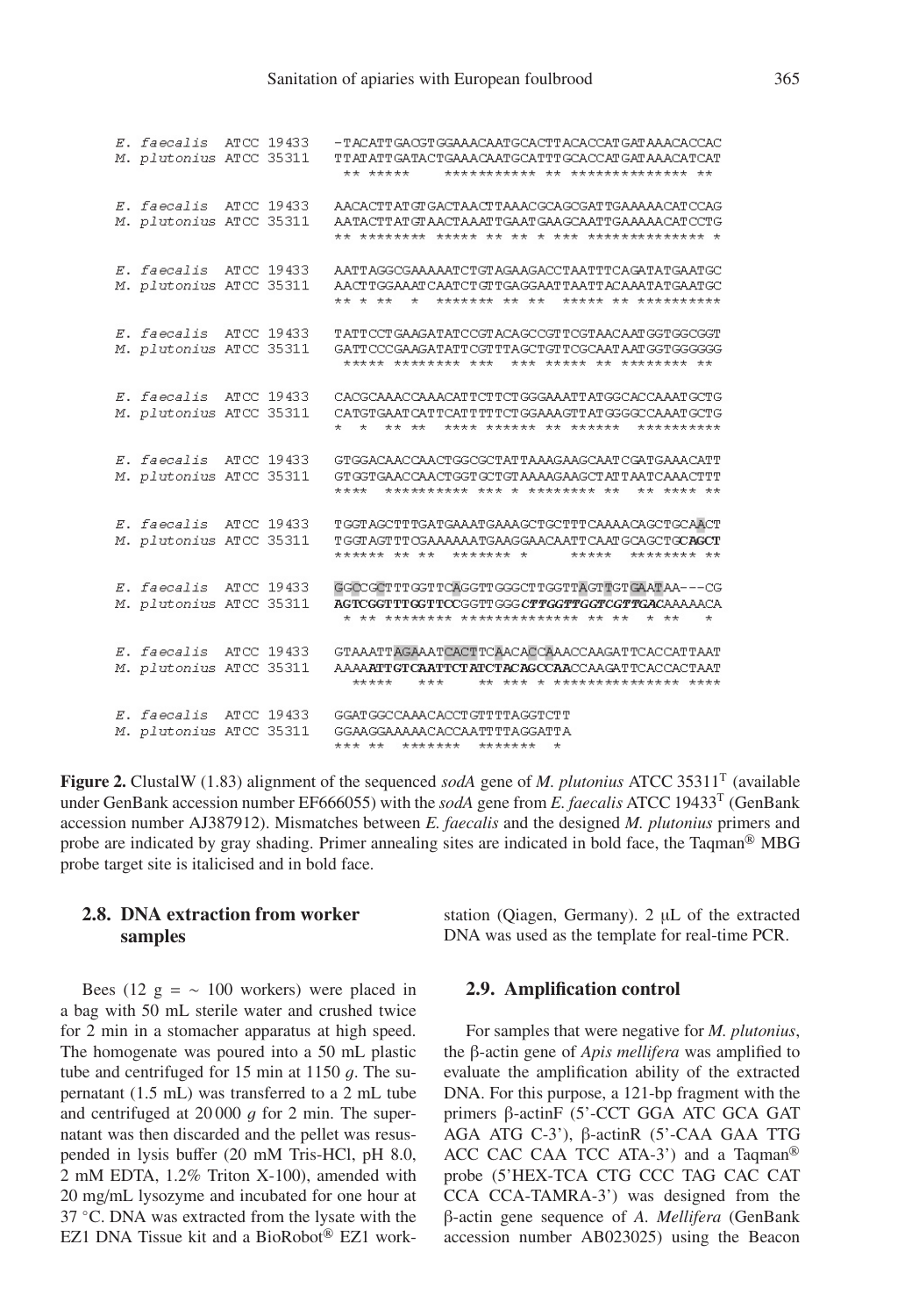5 software (Premier Biosoft International, USA). The primers and probe were purchased from Microsynth (Switzerland). Real-time PCR conditions were identical to those described in section 2.5. The β-actin fragment was consistently amplified from the DNA of *M. plutonius*-negative samples with a Ct range of  $24 \pm 2$  cycles.

## **2.10. Robustness of the extraction method**

DNA from 10 samples  $(n = 100$  workers) of the same colony was extracted with the BioRobot® EZ1 workstation, as described previously. The eluted DNA, either undiluted, a 10-fold dilution, or a 100 fold dilution in sterile water, was subjected to *A. mellifera* β-actin gene amplification to identify potential inhibitory components in the extraction matrix. No inhibition was observed and the Ct range in the undiluted DNA was as expected (i.e.,  $24 \pm 2$  cycles). To assess variability within the assay, 1.5 mL of the supernatant from an EFB-infected worker sample was sampled 6 times, DNA was extracted with the workstation and the DNA samples were subjected to quantitative PCR amplification of *M. plutonius* in parallel. The Ct range between the samples was  $20.55 \pm 0.13$  cycle.

## **2.11. Set up of the standard curve for** *M. plutonius* **quantification**

A four-day old liquid culture of *M. plutonius* ATCC  $35311<sup>T</sup>$  was 10-fold serially diluted in sterile water and dilutions were plated on EFB-agar. Colonies were counted after four days of incubation and the obtained CFU (Colony Forming Units) range was equivalent to approximately  $3.5 \times 10^7$ to 3.5 CFU/mL. The same liquid culture was also 10-fold serially diluted in a *M. plutonius*-negative worker sample, which was homogenised as described in Section 2.8. DNA was extracted from the samples with the BioRobot® EZ1 workstation. The concentration, in CFU/mL obtained from the colony counts using EFB-agar were applied to the corresponding dilutions in the worker sample and a standard curve was established with 6 standards that were equivalent to  $3.5 \times 10^7$  to  $3.5 \times 10^2$  CFU/mL. This standard curve was included in each real-time PCR run. The slope of the linear regression curve, calculated over a 5-log range from  $3.5 \times 10^7$  to  $3.5 \times 10^2$  CFU/mL, was  $-3.353$  ( $R^2 = 0.99876$ ). This indicated an amplification efficiency of 99%. The

detection limit was up to 3.5 CFU/mL, but a quantification limit was set at 100 CFU/mL since measurements were less reproducible below this threshold.

For better understanding, the quantification data originally obtained in CFU/mL were converted to CFU/bee. The results were divided by two since 100 bees are equivalent to 50 mL of homogenised bee sample.

#### **2.12. Statistical analysis**

The data (CFU/bee) were converted into logarithmic values to check for normality within design cells and homoscedasticity was tested with the Levene test. The assumptions for parametric analysis of variance were not fulfilled. Therefore, the non-parametric Kruskal-Wallis test was applied to compare the sampling points, the different levels of symptoms and the level of infection of the worker bees from brood nests and flight entrances. When comparing two sampling points or two levels of symptoms, the Mann-Whitney U-test was used with levels of significance that were adjusted according to the Bonferroni correction. The sensitivity of the threshold fixation for worker bee samples from colonies with clinical symptoms was based on a confounding matrix. The calculations were performed with Systat (version 11) and the level of significance was set at  $P < 0.05$ .

### **3. RESULTS**

#### **3.1. The** *sodA* **gene of** *M. plutonius*

The sequence of the 442-bp amplification product of the manganese-dependant superoxide dismutase gene (*sodA*) from *M. plutonius* ATCC 35311<sup>T</sup> is illustrated in Figure 2 and is available under GenBank accession number EF666055. Performing a BLAST search at NCBI (www.ncbi.nlm.nih.gov/BLAST) reveals 77% similarities with *Enterococcus* sp., especially *E. faecalis*, which is closely related to *M. plutonius* (Cai and Collins, 1994) and is commonly identified as one of the bacteria responsible for secondary infection in EFB (Bailey, 1963). Alignment of the sequenced *sodA* genes of *M. plutonius* ATCC 35311<sup>T</sup> and *Enterococcus faecalis* type strain ATCC 19433<sup>T</sup> (GenBank accession number AJ387912) indicates good discriminating primer and probe annealing sites (Fig. 2).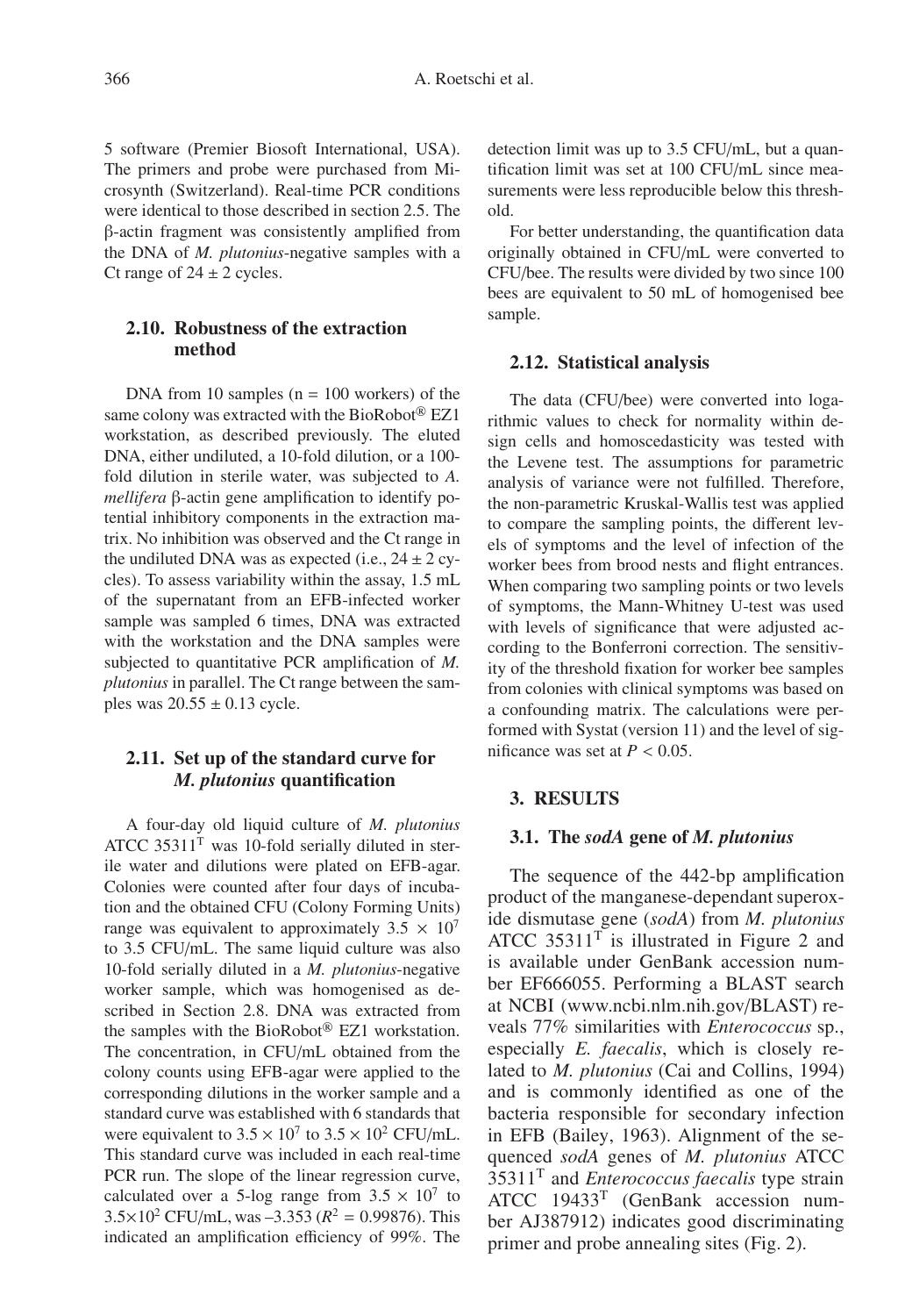

**Figure 3.** Real-time PCR analysis of DNA from *M. plutonius* ATCC 35311<sup>T</sup> and four field strains of *E. faecalis* (FAM 1793, 14032, 14034 and 15541). *M. plutonius* yields a signal at a Ct value of 12.35 cycles, whereas no signals were recorded for the *E. faecalis* strains or NTC (no template control = water). 20 ng of DNA was used (for *E. faecalis*  $\simeq$  5.68  $\times$  10<sup>6</sup> copies of *sodA*).

#### **3.2. Specificity of the assay**

Comparison between our novel real-time PCR system and the hemi-nested PCR system developed by Djordjedvic et al. (1998) was carried out on DNA that was previously extracted from 114 worker samples (brood nests and flight entrances) for the study reported in Belloy et al. (2007). The real-time PCR results obtained were in accordance with those obtained with the hemi-nested system (data not shown). To assure that there was not a cross-reaction with *E. faecalis*, four field strains were tested. The use of 20 ng of DNA  $(1 \text{ ng } \simeq 2.84 \times 10^5 \text{ copies of } *sodA* \text{ for } *E*.$  *faecalis*, Paulsen et al. (2003)) in the PCR reaction did not result in a signal for the *E. faecalis* strains, whereas use of the *M. plutonius* ATCC 35311<sup>T</sup> resulted in a signal at 12.35 cycles (Fig. 3).

## **3.3. Infection levels in workers from brood nests and flight entrances before sanitation**

Out of 83 (brood nests) and 85 (flight entrances) sampled colonies, 29 (resp. 31 for flight entrances) colonies showed no clinical symptoms (0), 20 colonies showed less than 10 larvae with clinical symptoms (1), 18 colonies showed 10 to 50 larvae with clinical symptoms (2) and finally 16 colonies showed more



**Figure 4.** Quantification of *M. plutonius* in workers from brood nests and flight entrances before sanitation. Mean CFU/bee values are shown for colonies without clinical symptoms (0), with less than 10 larvae with clinical symptoms (1), with 10 to 50 larvae with clinical symptoms (2) and with more than 50 larvae with clinical symptoms (3) on the most infected comb side.

than 50 larvae with clinical symptoms (3). The mean values of the CFU/bee versus the evaluation of clinical symptoms are illustrated in Figure 4. The differences between no clinical symptoms (0) and the three levels of clinical symptoms,  $(1)$ ,  $(2)$  and  $(3)$ , were significant for workers from brood nests and flight entrances (*<sup>P</sup>* < <sup>0</sup>.05). Workers from brood nests have, on average, 20-times higher bacterial loads than those from flight entrances. This difference in bacterial load is highly significant  $(P < 0.05)$ . For workers from brood nests, the differences between the symptom evaluations were significant, except between symptom (2) and (3). On the other hand, the differences for workers from flight entrances were only significant when comparing no clinical symptoms  $(0)$  to the three levels of clinical symptoms,  $(1)$ ,  $(2)$ and (3). The differences between the clinical symptom evaluations  $(1)$ ,  $(2)$  and  $(3)$  were not significant.

## **3.4. E**ffi**ciency of the sanitation measures for workers from brood nests**

At the first sampling, before sanitation, more than 50% of the colonies showed clinical symptoms in three of the 11 apiaries. Following sanitation procedure, all colonies from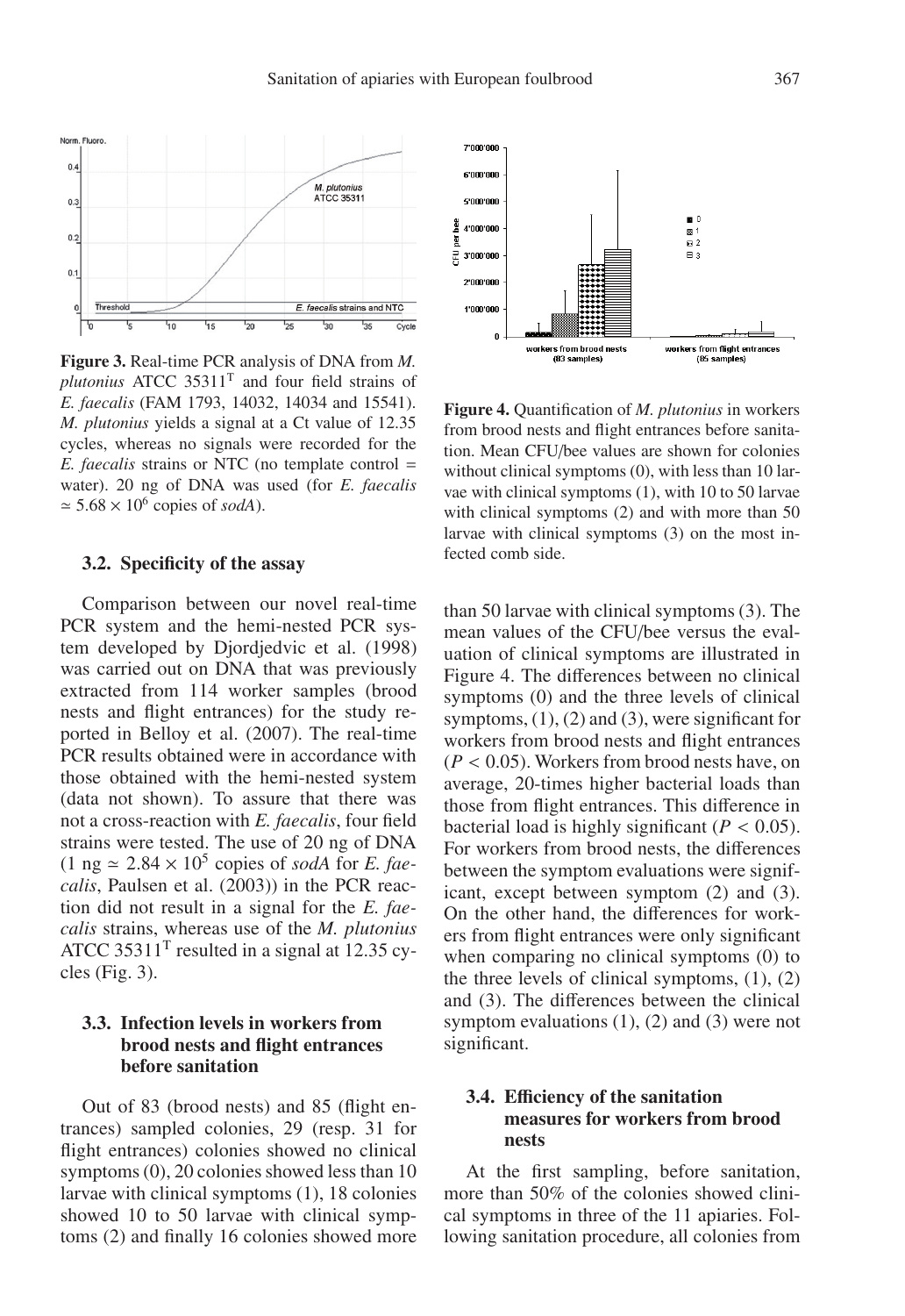

**Figure 5.** Mean CFU/bee values per apiary for workers of brood nests at the four sampling intervals during the 2005–2006 season. Only three apiaries (BE3, BE124 and SO7) were free of *M. plutonius* in May, 2006.

those apiaries were destroyed. In the remaining eight apiaries (total  $n = 221$  samples with 91 colonies), the analysis of variance between the four sampling points was significant  $(P <$ <sup>0</sup>.05). A significant decrease in the CFU/bee per colony for brood nest workers was found one month after sanitation ( $P < 0.05$ , Fig. 5). Likewise, a significant decrease occurred between the second and the third sampling (before wintering)  $(P < 0.05)$ . On the other hand, the CFU/bee increased between the third and the fourth sampling, but this difference was not significant. Despite sanitation, five apiaries remained infected or were newly infected the following spring. At least one colony with new clinical symptoms was found in four apiaries (BE1, BE2, SO8 and SO12). For apiary BE 122, no clinical symptoms were observed but *M. plutonius* was detected in 2 out of 8 colonies. The BE3, BE124 and SO7 apiaries were free of *M. plutonius* one year after the sanitation.

## **3.5. Distribution of bacterial loads in workers from brood nests of colonies with and without clinical symptoms before sanitation**

In the group of colonies without clinical symptoms, 59% of the colonies (17 out of 29) had fewer than 50 000 CFU/bee (Fig. 6). The colonies with clinical symptoms had bacterial loads above this threshold. Evaluation of the



**Figure 6.** Median CFU/bee values from workers sampled in brood nests before sanitation versus the four levels of clinical symptoms. An artificial threshold was set at 50 000 CFU/bee; 91% of the colonies with clinical symptoms were above this value.

sensitivity of this artificial threshold indicated a 91% probability that colonies with clinical symptoms of the brood contained more than 50 000 CFU/bee ( $P < 0.05$ ). Four colonies with less than 10 larvae with visible symptoms (1) were under this threshold. Indeed, one colony was negative and another had only 525 CFU/bee. Both colonies belonged to heavily infected apiaries where all of the colonies were destroyed after the first sampling. The two other colonies under this threshold had 32 850 CFU/bee and 49 200 CFU/bee, respectively.

#### **4. DISCUSSION**

In this study, we set up a novel realtime PCR system based on the manganesedependent superoxide dismutase (*sodA*) gene. The specificity of the system was demonstrated with total concordance of results for samples analysed with the reference heminested PCR method for EFB detection and our real-time PCR system. No cross-reaction was observed with *E. faecalis* (Fig. 3), a species that is very closely related to *M. plutonius* (Cai and Collins, 1994) and which is often present as a secondary EFB infection (Bailey, 1963). Moreover, there was a good correlation between positive results for the worker bees and clinical symptoms observed in the brood.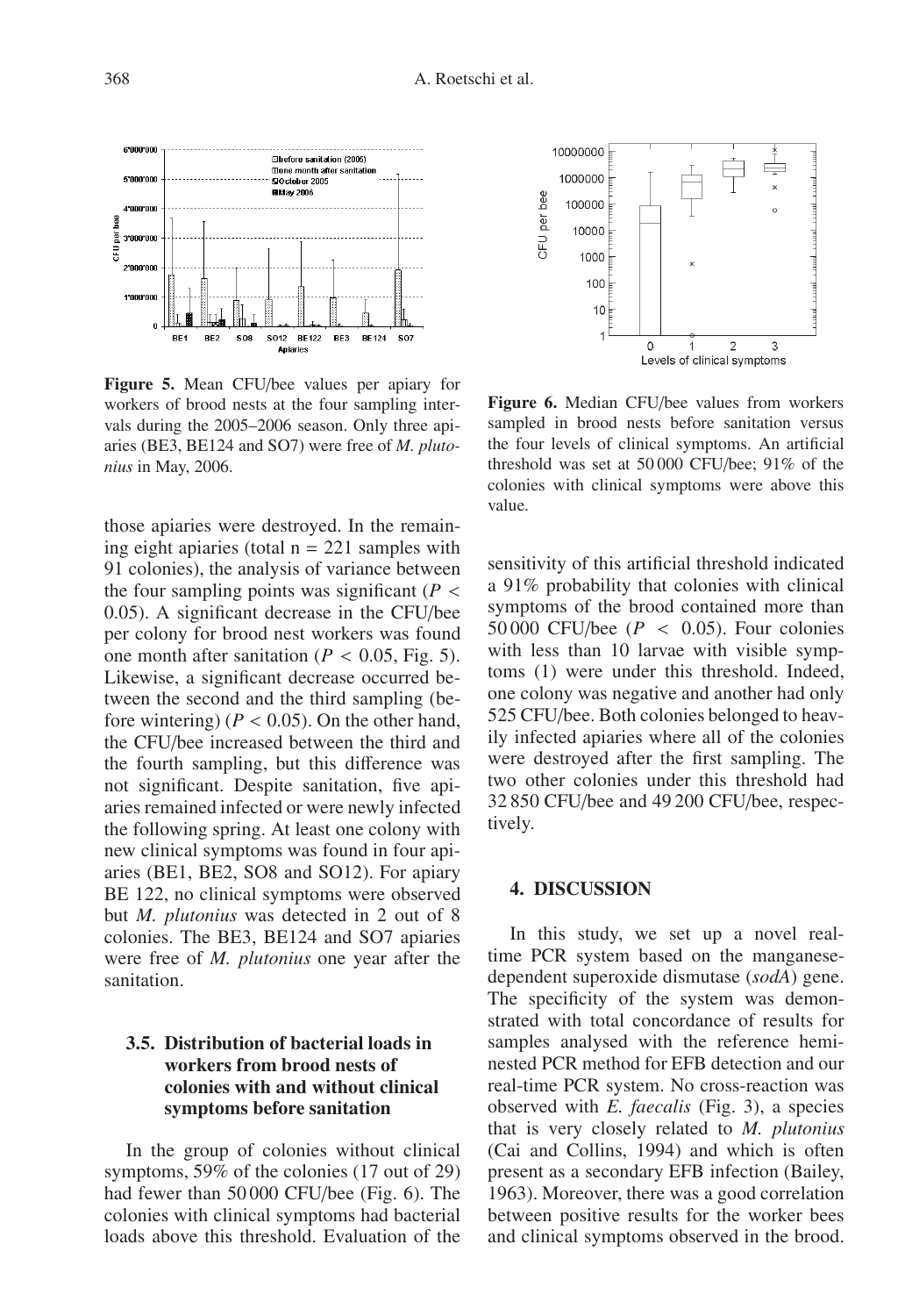One false negative result was observed in the colonies sampled before sanitation. This discrepancy is not due to the detection method, but to the sampled bees. These bees were obviously not infected with *M. plutonius*, despite presentation of a low level of clinical symptoms among the brood. Therefore, this real-time PCR system is a valuable molecular biological tool for monitoring EFB and enables, for the first time, the quantification of *M. plutonius* infection.

The first step of this epidemiological study was to determine which workers were optimal for the estimation of EFB infection in a colony. The sampling procedure is less laborious if a sample is taken at the flight entrance instead of opening the hive to sample workers from the brood nest. However, there are two factors that favour sampling workers from brood nests. First, the investigation showed that the defined amount of workers (i.e., 100) for analysis was not always achievable within a reasonable time window at the flight entrances, due to weather conditions and colony strength. Second, the quantification of *M. plutonius* showed that workers from brood nests contained about 20-times more bacteria than those from flight entrances (Fig. 4). This is because brood nest bees are in contact with the infected brood while flight entrance bees do not clean the cells anymore. Therefore, flight entrance bees are less suitable for monitoring EFB in apiaries than workers from brood nests. It was also clearly shown that analysis of workers from brood nests enables the detection of EFB before clinical symptoms are visible. Indeed, from 83 samples of brood nest bees taken before sanitation, 72 were positive for infection (i.e. contained more than 50 CFU/bee) but only 54 colonies showed clinical symptoms.

The above-described sanitation procedure leads to an important decrease in the average bacterial loads of colonies at the analysed apiaries (Fig. 5). By visual control of the brood, the percentage of colonies with clinical symptoms was 65% before sanitation, 10% one month later and 12% in the following spring. By comparison, when workers were analyzed with real-time PCR, the percentage of positive colonies was higher, i.e., 86.7%, 57.7% and 25.4% respectively. This clearly shows that the sanitation procedure applied in Switzerland is not sufficient to prevent new EFB outbreaks in the same apiaries the following year.

In the UK, another endemic EFB location, the sanitation procedure is quite similar to our protocol, since heavily infected colonies and small colonies with few symptoms are destroyed. The difference is that colonies likely to recover are subjected to oxytetracycline (OTC) treatment (The Bees Diseases Control Order, SI 1982 No 107, 1982). In a UK field study during the period 1994–2000, brood was visually examined and the recurrence rates for infection were about 26% for colonies in the following year (Thompson and Brown, 2001). Even though the use of OTC in Switzerland is forbidden, this recurrence is higher to that reported herein. Waite et al. (2004) showed that use of the shook swarm method for diseased colonies in combination with antibiotic treatments lowered the recurrence rate to 4.8% at the colony level. Furthermore, Thompson et al. (2006) recommended the shook swarm method without antibiotic treatment as a method for EFB control in the UK. Therefore, utilisation of the shook swarm technique in addition to our existing sanitation procedure may lower the regional recurrence rate in Switzerland. Further investigations are needed to confirm this hypothesis.

Workers of brood nests from colonies without clinical EFB symptoms may contain surprisingly high levels of *M. plutonius*. The healthy appearance of brood may be related to the good hygienic behavior of the workers (Waite et al., 2003). Nevertheless, those workers can act as carriers of *M. plutonius* (Belloy et al., 2007). Results from our study indicate that a quantification threshold of approximately 50 000 CFU/bee can be set for the emergence of clinical symptoms, since colonies showing clinical symptoms generally have bacterial loads above 50 000 CFU/bee (Fig. 6). The introduction of such a quantification threshold might constitute a rapid diagnostic tool to screen colony health status. It could be used to assess infection of colonies or apiaries near an established EFB case, which have or might develop clinical symptoms. The visual brood control which is applied today,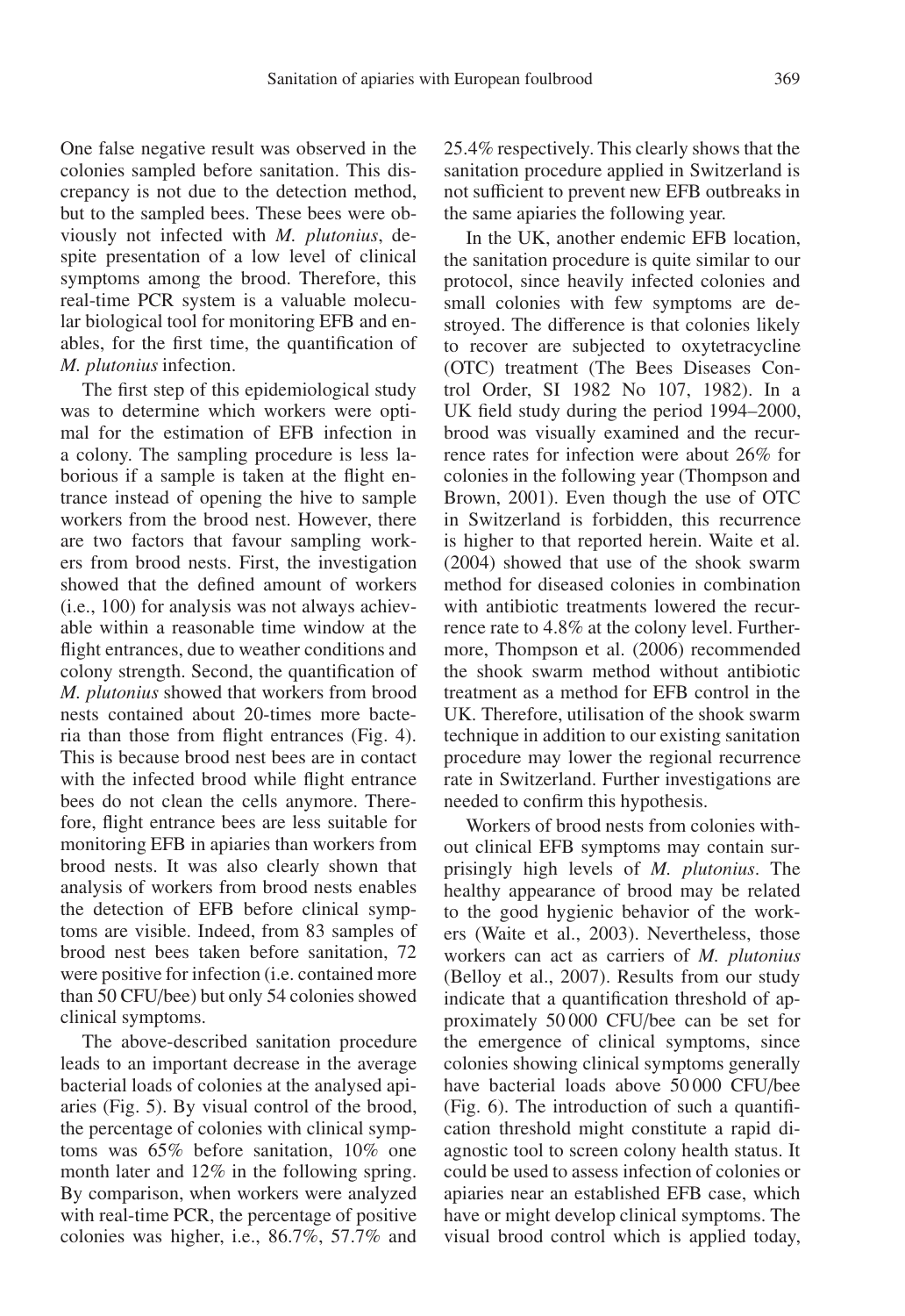is very time consuming. Therefore, analysing mixed samples of workers from brood nests of several colonies in an apiary could be an interesting and efficient alternative. Further investigations are necessary to determine the quantification threshold for such mixed samples.

#### **ACKNOWLEDGEMENTS**

The authors wish to thank the bee inspectors Rudolph Schneider and Max Tschumi as well as all the beekeepers, who allowed us to take samples in their apiaries. We also thank Jean-Daniel Charrière, Peter Gallmann, and Peter Neumann for critical reading of the manuscript. Monika Haueter is thanked for excellent technical assistance and Werner Luginbühl for helping with the statistical analysis.

**Détermination du taux d'infection par PCR quantitative en temps réel de** *Melissococcus plutonius***, l'agent causal de la loque européenne dans les colonies d'abeilles mellifères avant et après l'assainissement de ruchers infectés.**

*Melissococcus plutonius* / *Apis mellifera* / **épidémiologie** / **loque européenne** / **PCR en temps réel**

**Zusammenfassung** – **Entwicklung der Infektion mit einer quantitativen Echt-Zeit PCR Methode von** *Melissococcus plutonius***, dem Erreger der europäischen Faulbrut in Völkern von** *Apis mellifera* **vor und nach der Sanierung der Bienenstände.** Die europäische Faulbrut (EFB) verursacht in bestimmten Regionen der Schweiz seit 1999 vermehrt Völkerverluste. Die jungen Larven werden vom Bakterium *Melissococcus plutonius*, dem Verursacher der EFB, infiziert. Die Larven sterben schnell, da sich der Erreger im Mitteldarm vermehrt und die Futteraufnahme behindert (Bailey, 1956, 1983). In der Schweiz ist EFB eine anzeigepflichtige Bienenkrankheit deren Bekämpfung von den amtlichen Veterinärbehörden überwacht wird. Die Völker mit klinischen Symptomen sowie schwache Völker werden eliminiert, die restlichen Brut- und Honigwaben eingeschmolzen und die Kasten sowie das Imkermaterial desinfiziert. In den 30 Jahren vor 1999 lag die jährliche Inzidenz der EFB unter 0,3 %. Dies waren jährlich weniger als 50 neue diagnostizierte Bienenstände. Nach einer stetigen Zunahme lag die Inzidenz 2006 bei 1,5 %. Die Gründe für diese starke Zunahme sind nicht bekannt. Zwei Untersuchungen haben gezeigt, dass Larven und Puppen, welche keine Symptome zeigen, wie auch Bienen Träger von *M. plutonius* sein können,

(Forsgren et al., 2005; Belloy et al., 2007) die innerhalb des Volkes als auch zwischen den Völkern und den Bienenständen zur Ausbreitung des Erregers beitragen.

Um die Wirksamkeit der sanitären Massnahmen zur Bekämpfung von EFB zu überprüfen, wurde eine neue Echt-Zeit PCR mit dem Ziel-Gen *sodA* entwickelt, um den Befall von *M. plutonius* quantitativ erfassen zu können.

Für die epidemiologische Studie wurden 441 Bienenproben auf 11 Bienenständen im Brutnest und am Flugloch vor der Sanierung, ein Monat danach, bei der Einwinterung im Oktober 2005 sowie im Mai 2006 erhoben. Bei drei Ständen wurden wegen des starken Befalls alle Völker vernichtet und konnten nicht mehr beprobt werden. Es zeigte sich, dass die Bienen am Flugloch 20 Mal weniger mit *M. plutonius* befallen waren als denjenigen aus dem Brutnest, und diese sich daher für epidemiologische Untersuchungen weniger eignen (Fig. 4). Mit der Diagnostik von Brutnestbienen konnten vor der Sanierung 72 von 83 untersuchten Völker als befallen ermittelt werden, aber nur 54 dieser Völker zeigten klinische Symptome. Mit den eingeleiteten Sanierungsmassnahmen konnte der Befall von *M. plutonius* stark reduziert werden (Fig. 5). Dies reichte aber nicht in allen Fällen aus, um neue Ausbrüche von EFB im kommenden Frühjahr zu verhindern. Auf vier von acht sanierten Ständen konnte erneut mindestens bei einem Volk EFB mit klinischen Symptomen nachgewiesen werden. Bei den Brutnestbienen zeigte sich, dass Völker mit einem Erregerbefall von mehr als 50 000 Koloniebildenden Einheiten/Biene mit 91 % Wahrscheinlichkeit klinische Symptome aufweisen (Fig. 6). Dies könnte für die Durchführung einer Frühdiagnose oder die Umgebungskontrolle bei Fällen von EFB auf der Basis von Bienenproben sehr hilfreich sein.

#### *Melissococcus plutonius* / *Apis mellifera* / **Epidemiologie** / **Europäische Faulbrut** / **Echt-Zeit PCR**

#### **REFERENCES**

- Bailey L. (1956) Etiology of European foulbrood; a disease of the larval honey-bee, Nature 178, 3.
- Bailey L. (1957) The isolation and cultural characteristics of *Streptococccus pluton* (*Bacillus pluton* White) and further observations on *Bacterium eurydice* White, J. Gen. Microbiol. 17, 39–48.
- Bailey L. (1961) European Foulbrood, Am. Bee J. 101, 89–92.
- Bailey L. (1963) The pathogenicity for honey-bee larvae of microorganisms associated with European foulbrood, J. Insect Pathol. 5, 198–205.
- Bailey L. (1983) *Melissococcus pluton*, the cause of European foulbrood of honey bees (*Apis* spp.), J. Appl. Bacteriol. 55, 65–69.